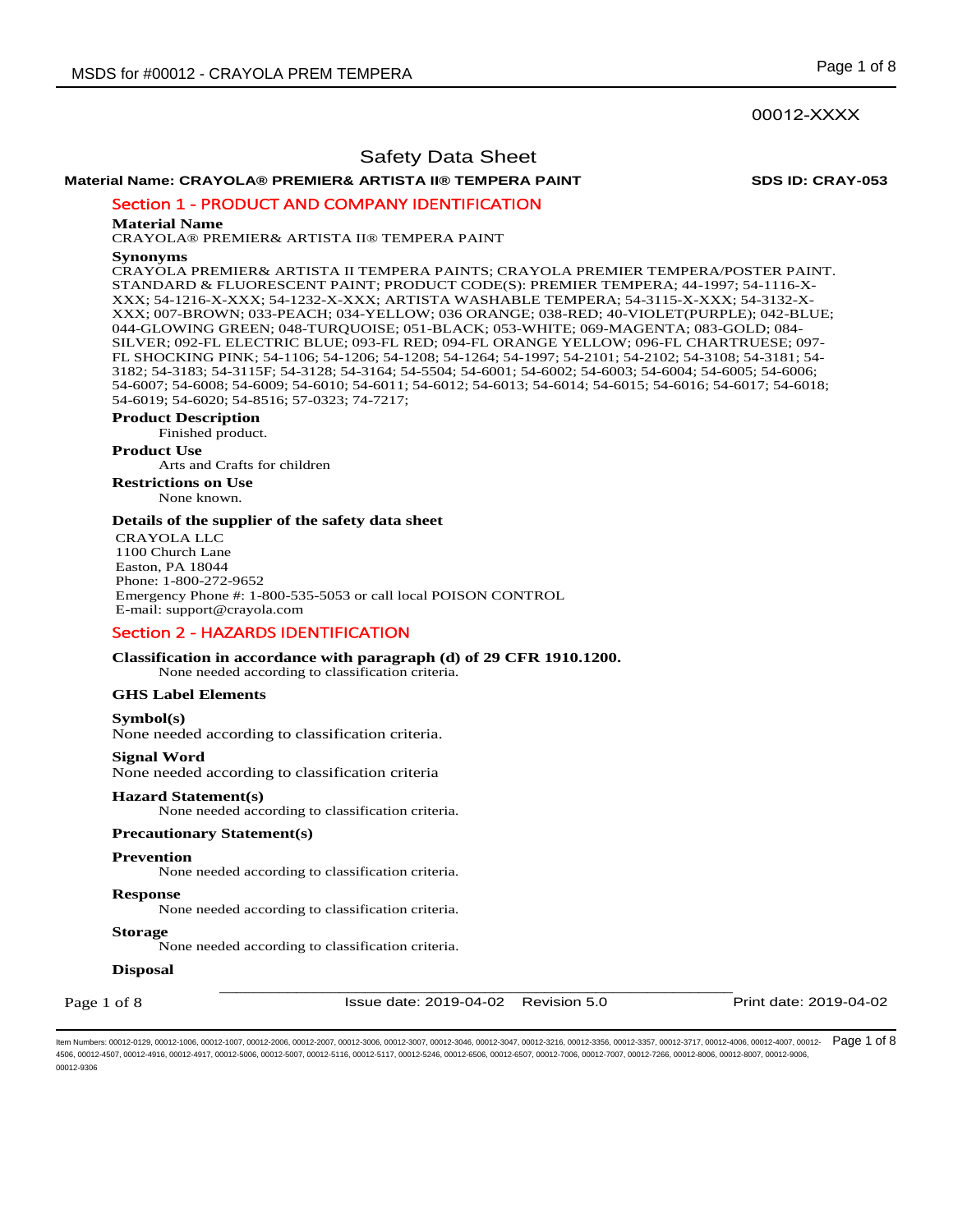## **Material Name: CRAYOLA® PREMIER& ARTISTA II® TEMPERA PAINT SDS ID: CRAY-053**

Dispose in accordance with all applicable federal, state/regional and local laws and regulations.

**Other Hazards** 

None known.

## Section 3 - COMPOSITION / INFORMATION ON INGREDIENTS

| CAS           | <b>Component Name</b>                                                                                                                                                                                                    | Percent |
|---------------|--------------------------------------------------------------------------------------------------------------------------------------------------------------------------------------------------------------------------|---------|
| Not available | Product has been certified as nontoxic by the Art $\&$<br>Creative Materials Institute, Inc. and conforms to ASM<br>D 4236 standard practice for labeling art materials for<br>acute and chronic adverse health hazards. | 100     |

## Section 4 - FIRST AID MEASURES

## **Inhalation**

It is unlikely that emergency treatment will be required. Remove from exposure. Get medical attention, if needed.

## **Skin**

It is unlikely that emergency treatment will be required. If adverse effects occur, wash with soap or mild detergent and large amounts of water. Get medical attention, if needed.

## **Eyes**

It is unlikely that emergency treatment will be required. Flush eyes with plenty of water for at least 15 minutes. If eye irritation persists: Get medical advice/attention.

## **Ingestion**

Call a poison control center or doctor immediately for treatment advice.

## **Most Important Symptoms/Effects**

## **Acute**

No information on significant adverse effects.

# **Delayed**

No information on significant adverse effects.

## **Indication of any immediate medical attention and special treatment needed**

Treat symptomatically and supportively.

## Section 5 - FIRE FIGHTING MEASURES

## **Extinguishing Media**

**Suitable Extinguishing Media** 

Carbon dioxide, regular dry chemical, regular foam, water.

## **Unsuitable Extinguishing Media**

None known.

## **Special Hazards Arising from the Chemical**

Slight fire hazard.

## **Hazardous Combustion Products**

Oxides of carbon.

## **Fire Fighting Measures**

Move container from fire area if it can be done without risk. Use extinguishing agents appropriate for surrounding fire. Stay upwind and keep out of low areas. Avoid inhalation of material or combustion byproducts.

Page 2 of 8

\_\_\_\_\_\_\_\_\_\_\_\_\_\_\_\_\_\_\_\_\_\_\_\_\_\_\_\_\_\_\_\_\_\_\_\_\_\_\_\_\_\_\_\_\_\_\_\_\_\_\_\_\_\_\_\_\_\_\_\_ Issue date: 2019-04-02 Revision 5.0 Print date: 2019-04-02

ltem Numbers: 00012-0129, 00012-1006, 00012-1007, 00012-2006, 00012-2007, 00012-3006, 00012-3007, 00012-3046, 00012-3047, 00012-3216, 00012-3356, 00012-3357, 00012-3717, 00012-4006, 00012-4007, 00012-  $\mathsf{Page\ 2\ of\ 8}$ 4506, 00012-4507, 00012-4916, 00012-4917, 00012-5006, 00012-5007, 00012-5116, 00012-5117, 00012-5246, 00012-6506, 00012-6507, 00012-7006, 00012-7007, 00012-7266, 00012-8006, 00012-8007, 00012-9006, 00012-9306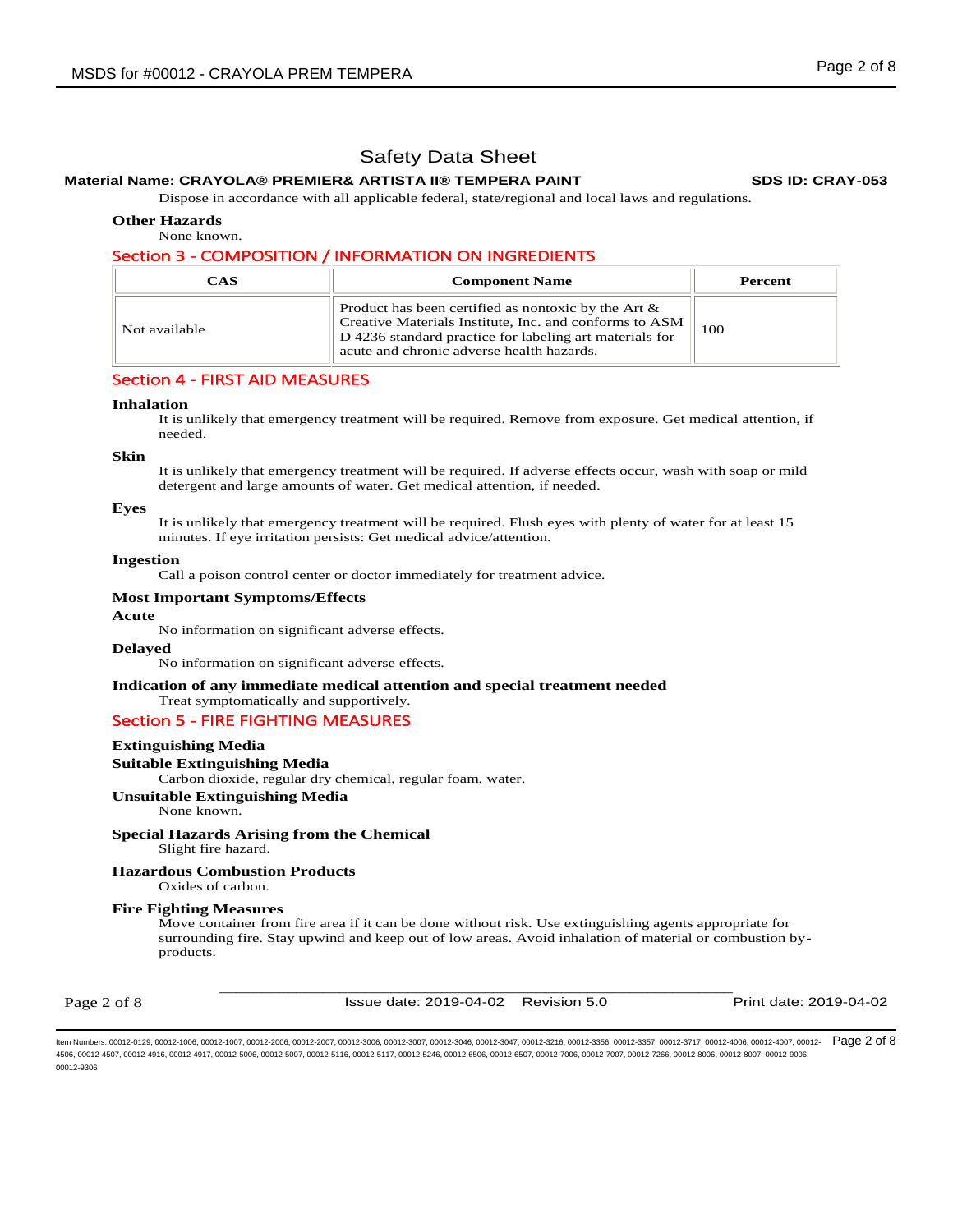## **Material Name: CRAYOLA® PREMIER& ARTISTA II® TEMPERA PAINT SDS ID: CRAY-053**

**Special Protective Equipment and Precautions for Firefighters** 

Wear protective clothing and equipment suitable for the surrounding fire.

## Section 6 - ACCIDENTAL RELEASE MEASURES

**Personal Precautions, Protective Equipment and Emergency Procedures**  Wear personal protective clothing and equipment, see Section 8.

## **Methods and Materials for Containment and Cleaning Up**

Stop leak if possible without personal risk. Absorb with sand or other non-combustible material. Collect spilled material in appropriate container for reuse or disposal.

## Section 7 - HANDLING AND STORAGE

#### **Precautions for Safe Handling**

Wash thoroughly after handling.

## **Conditions for Safe Storage, Including any Incompatibilities**

None needed according to classification criteria.

Store and handle in accordance with all current regulations and standards. See original container for storage recommendations. Keep separated from incompatible substances.

## **Incompatible Materials**

Oxidizing agents.

## Section 8 - EXPOSURE CONTROLS / PERSONAL PROTECTION

#### **Component Exposure Limits**

The following constituents are the only constituents of the product which have a PEL, TLV or other recommended exposure limit. At this time, the other constituents have no known exposure limits.

#### **ACGIH - Threshold Limit Values - Biological Exposure Indices (BEI)**

There are no biological limit values for any of this product's components.

#### **Engineering Controls**

Based on available information, additional ventilation is not required.

#### **Individual Protection Measures, such as Personal Protective Equipment**

#### **Eye/face protection**

Eye protection not required under normal conditions.

## **Skin Protection**

Protective clothing is not required under normal conditions.

## **Respiratory Protection**

No respirator is required under normal conditions of use. Under conditions of frequent use or heavy exposure, respiratory protection may be needed.

#### **Glove Recommendations**

Protective gloves are not required under normal conditions.

#### Section 9 - PHYSICAL AND CHEMICAL PROPERTIES

| <b>Appearance</b>     | various colors<br>liquid | <b>Physical State</b> | liquid            |
|-----------------------|--------------------------|-----------------------|-------------------|
| Odor                  | slight odor.             | Color                 | Not.<br>available |
| <b>Odor Threshold</b> | Not available            | рH                    | $8.2 - 9$         |
| <b>Melting Point</b>  | Not available            | <b>Boiling Point</b>  | Not.<br>available |

Page 3 of 8

\_\_\_\_\_\_\_\_\_\_\_\_\_\_\_\_\_\_\_\_\_\_\_\_\_\_\_\_\_\_\_\_\_\_\_\_\_\_\_\_\_\_\_\_\_\_\_\_\_\_\_\_\_\_\_\_\_\_\_\_ Issue date: 2019-04-02 Revision 5.0 Print date: 2019-04-02

ltem Numbers: 00012-0129, 00012-1006, 00012-1007, 00012-2006, 00012-2007, 00012-3006, 00012-3007, 00012-3046, 00012-3047, 00012-3216, 00012-3356, 00012-3357, 00012-3717, 00012-4006, 00012-4007, 00012- Page 3 of 8 4506, 00012-4507, 00012-4916, 00012-4917, 00012-5006, 00012-5007, 00012-5116, 00012-5117, 00012-5246, 00012-6506, 00012-6507, 00012-7006, 00012-7007, 00012-7266, 00012-8006, 00012-8007, 00012-9006, 00012-9306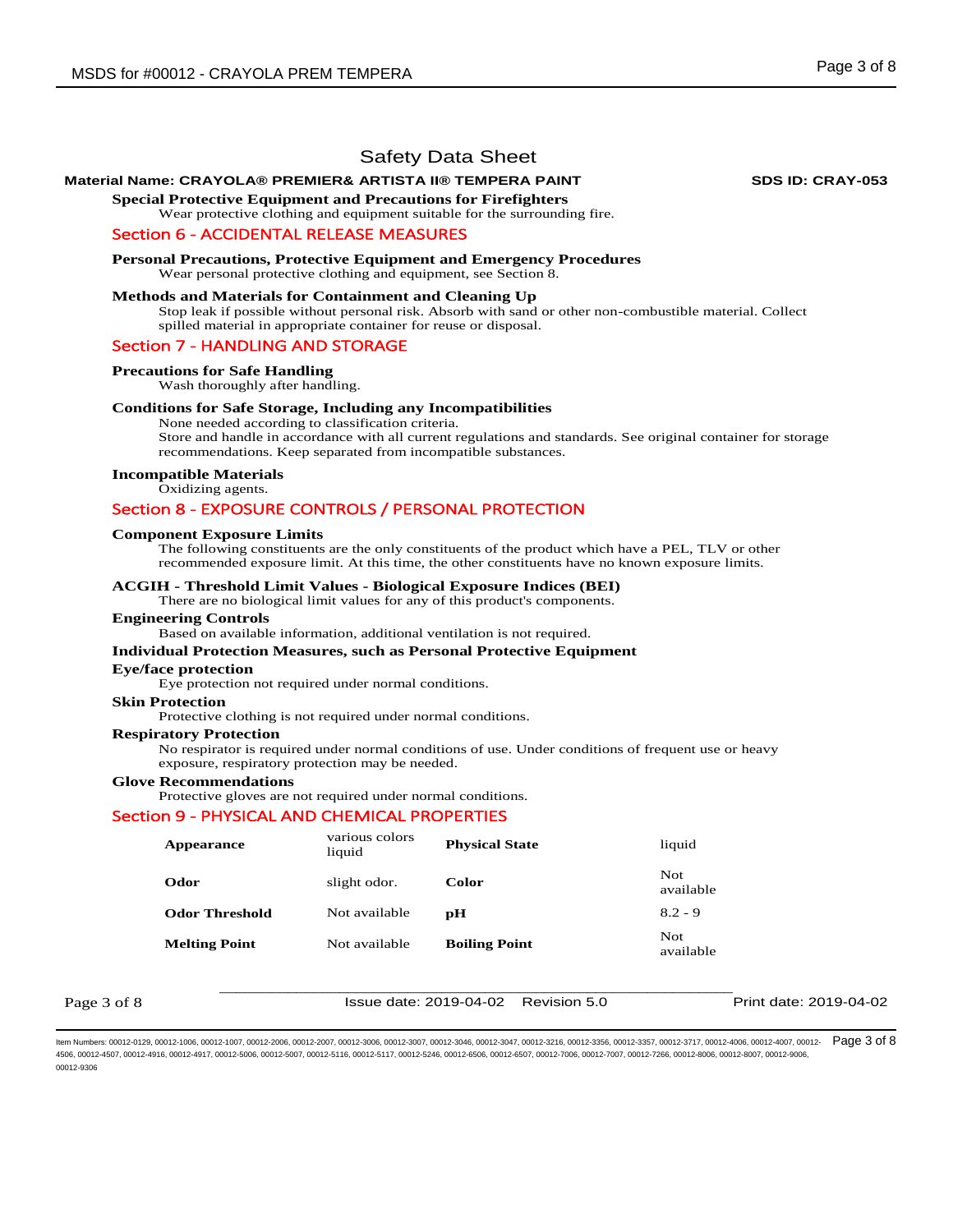## **Material Name: CRAYOLA® PREMIER& ARTISTA II® TEMPERA PAINT SDS ID: CRAY-053**

| <b>Boiling Point Range</b>                | Not available | <b>Freezing point</b>                             | Not.<br>available |
|-------------------------------------------|---------------|---------------------------------------------------|-------------------|
| <b>Evaporation Rate</b>                   | Not available | <b>Flammability (solid, gas)</b>                  | Not.<br>available |
| <b>Autoignition</b><br><b>Temperature</b> | Not available | <b>Flash Point</b>                                | Not.<br>available |
| <b>Lower Explosive</b><br>Limit           | Not available | <b>Decomposition temperature</b>                  | Not.<br>available |
| <b>Upper Explosive</b><br>Limit           | Not available | <b>Vapor Pressure</b>                             | Not.<br>available |
| Vapor Density (air=1)                     | Not available | Specific Gravity (water=1)                        | $10.1 - 10.3$     |
| <b>Water Solubility</b>                   | (Soluble)     | <b>Partition coefficient: n-</b><br>octanol/water | Not.<br>available |
| <b>Viscosity</b>                          | 40            | <b>Kinematic viscosity</b>                        | Not.<br>available |
| <b>Solubility (Other)</b>                 | Not available | <b>Density</b>                                    | Not.<br>available |
| <b>Physical Form</b>                      | Liquid.       | <b>Molecular Weight</b>                           | Not.<br>available |

# Section 10 - STABILITY AND REACTIVITY

#### **Reactivity**

No reactivity hazard is expected.

## **Chemical Stability**

Stable at normal temperatures and pressure.

## **Possibility of Hazardous Reactions** Will not polymerize.

**Conditions to Avoid** None reported.

## **Incompatible Materials**

Oxidizing agents.

# **Hazardous decomposition products**

None known.

## **Thermal decomposition products**

Oxides of carbon.

## Section 11 - TOXICOLOGICAL INFORMATION

## **Information on Likely Routes of Exposure**

**Inhalation** 

No information on significant adverse effects.

## **Skin Contact**

No information on significant adverse effects.

Page 4 of 8

\_\_\_\_\_\_\_\_\_\_\_\_\_\_\_\_\_\_\_\_\_\_\_\_\_\_\_\_\_\_\_\_\_\_\_\_\_\_\_\_\_\_\_\_\_\_\_\_\_\_\_\_\_\_\_\_\_\_\_\_ Issue date: 2019-04-02 Revision 5.0 Print date: 2019-04-02

ltem Numbers: 00012-0129, 00012-1006, 00012-1007, 00012-2006, 00012-2007, 00012-3006, 00012-3007, 00012-3046, 00012-3047, 00012-3216, 00012-3356, 00012-3357, 00012-3717, 00012-4006, 00012-4007, 00012- Page 4 of 8 4506, 00012-4507, 00012-4916, 00012-4917, 00012-5006, 00012-5007, 00012-5116, 00012-5117, 00012-5246, 00012-6506, 00012-6507, 00012-7006, 00012-7007, 00012-7266, 00012-8006, 00012-8007, 00012-9006, 00012-9306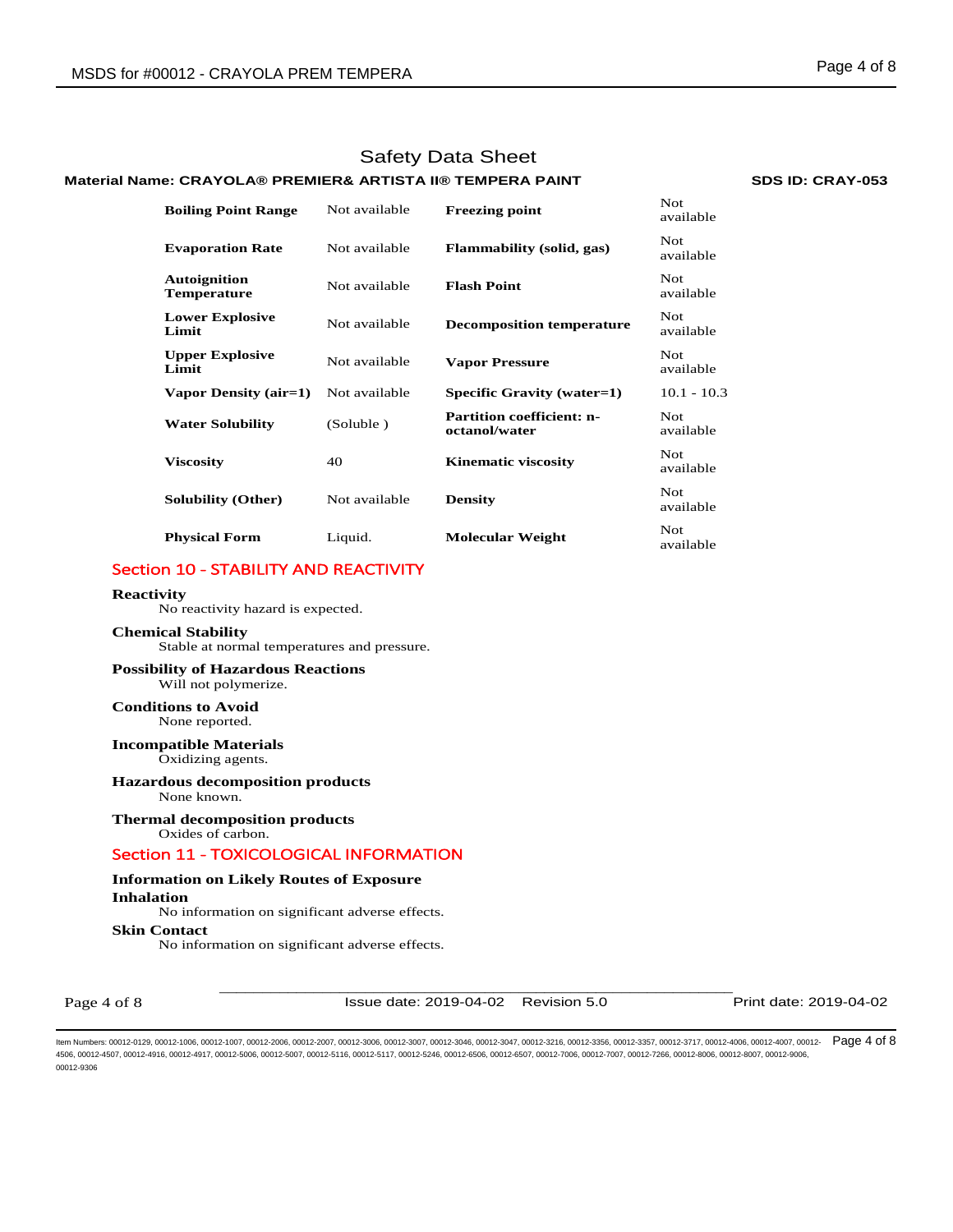## **Material Name: CRAYOLA® PREMIER& ARTISTA II® TEMPERA PAINT SDS ID: CRAY-053**

**Eye Contact** 

No information on significant adverse effects.

#### **Ingestion**

No information on significant adverse effects.

#### **Acute and Chronic Toxicity**

## **Component Analysis - LD50/LC50**

The components of this material have been reviewed in various sources and no selected endpoints have been identified.

## **Product Toxicity Data**

**Acute Toxicity Estimate** 

No data available.

**Immediate Effects**  None.

#### **Delayed Effects**

None.

#### **Irritation/Corrosivity Data**

None.

**Respiratory Sensitization**  No information available for the product.

#### **Dermal Sensitization**

No information available for the product.

#### **Component Carcinogenicity**

None of this product's components are listed by ACGIH, IARC, NTP, DFG or OSHA. No information available for the product.

### **Germ Cell Mutagenicity**

No information available for the product.

## **Tumorigenic Data**

No information available for the product.

## **Reproductive Toxicity**

No information available for the product.

## **Specific Target Organ Toxicity - Single Exposure**

No target organs identified.

## **Specific Target Organ Toxicity - Repeated Exposure**

No target organs identified.

## **Aspiration hazard**

Not expected to be an aspiration hazard.

## **Medical Conditions Aggravated by Exposure**

No data available.

# Section 12 - ECOLOGICAL INFORMATION

# **Component Analysis - Aquatic Toxicity**

No LOLI ecotoxicity data are available for this product's components.

## **Persistence and Degradability**

Page 5 of 8

\_\_\_\_\_\_\_\_\_\_\_\_\_\_\_\_\_\_\_\_\_\_\_\_\_\_\_\_\_\_\_\_\_\_\_\_\_\_\_\_\_\_\_\_\_\_\_\_\_\_\_\_\_\_\_\_\_\_\_\_ Issue date: 2019-04-02 Revision 5.0 Print date: 2019-04-02

ltem Numbers: 00012-0129, 00012-1006, 00012-1007, 00012-2006, 00012-2007, 00012-3006, 00012-3007, 00012-3046, 00012-3047, 00012-3216, 00012-3356, 00012-3357, 00012-3717, 00012-4006, 00012-4007, 00012- Page 5 of 8 4506, 00012-4507, 00012-4916, 00012-4917, 00012-5006, 00012-5007, 00012-5116, 00012-5117, 00012-5246, 00012-6506, 00012-6507, 00012-7006, 00012-7007, 00012-7266, 00012-8006, 00012-8007, 00012-7007, 00012-8006, 00012-8007, 0 00012-9306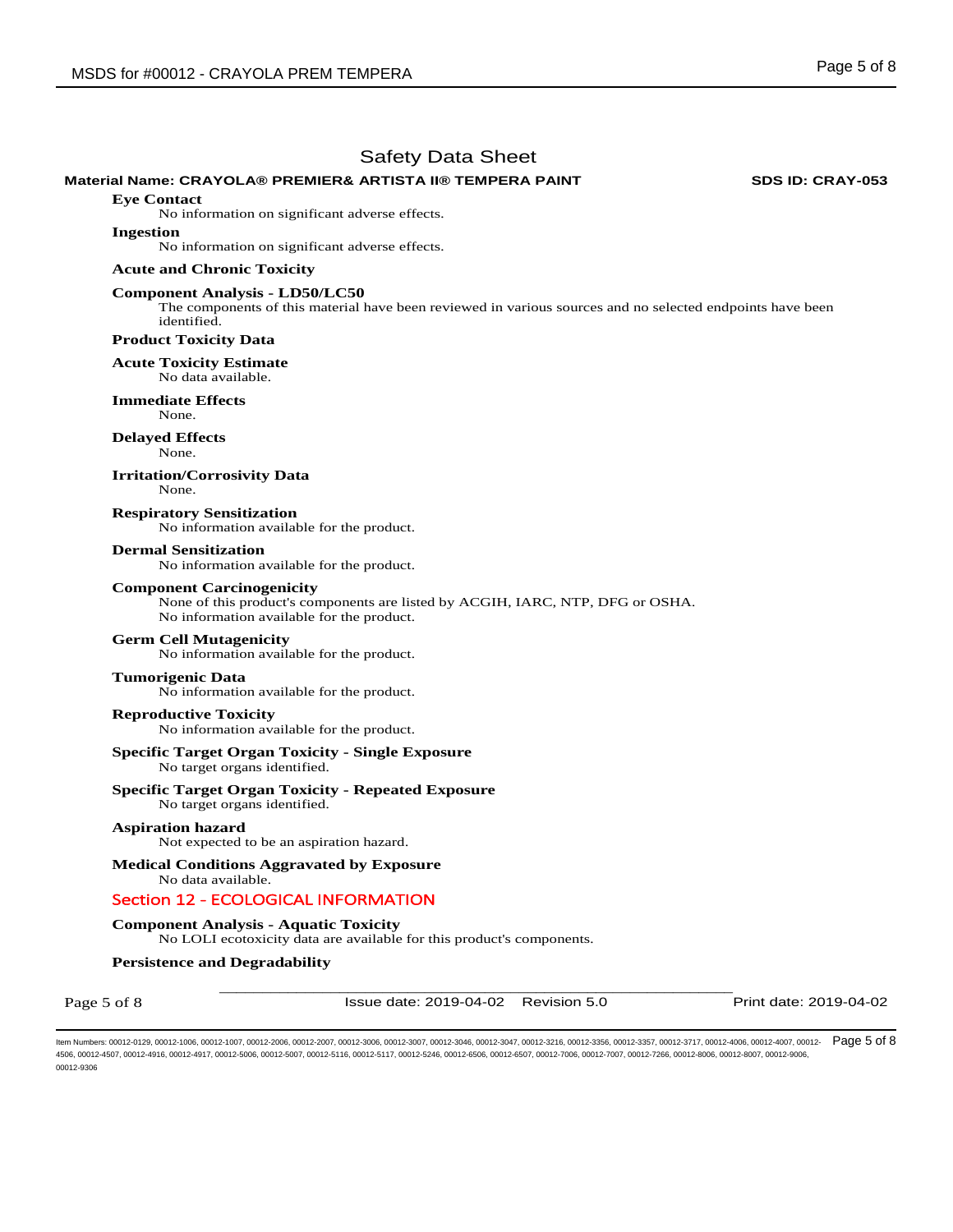## **Material Name: CRAYOLA® PREMIER& ARTISTA II® TEMPERA PAINT SDS ID: CRAY-053**

No information available for the product.

## **Bioaccumulative Potential**

No information available for the product.

#### **Mobility**

No information available for the product.

## Section 13 - DISPOSAL CONSIDERATIONS

#### **Disposal Methods**

Dispose of in accordance with all applicable federal, state and local regulations. Recycle if possible.

#### **Component Waste Numbers**

The U.S. EPA has not published waste numbers for this product's components.

#### Section 14 - TRANSPORT INFORMATION

**US DOT Information: UN/NA #:** Not regulated

## **IATA Information:**

**UN#:** Not regulated

**ICAO Information: UN#:** Not regulated

**IMDG Information: UN#:** Not regulated

**TDG Information: UN#:** Not regulated

## **International Bulk Chemical Code**

This material does not contain any chemicals required by the IBC Code to be identified as dangerous chemicals in bulk.

## Section 15 - REGULATORY INFORMATION

## **U.S. Federal Regulations**

None of this product's components are listed under SARA Sections 302/304 (40 CFR 355 Appendix A), SARA Section 313 (40 CFR 372.65), CERCLA (40 CFR 302.4), TSCA 12(b), or require an OSHA process safety plan.

## **SARA Section 311/312 (40 CFR 370 Subparts B and C) reporting categories**  No hazard categories applicable.

## **U.S. State Regulations**

None of this product's components are listed on the state lists from CA, MA, MN, NJ or PA.

# **California Safe Drinking Water and Toxic Enforcement Act (Proposition 65)**

Not listed under California Proposition 65.

## **Component Analysis - Inventory**

**Product has been certified as nontoxic by the Art & Creative Materials Institute, Inc. and conforms to ASM D 4236 standard practice for labeling art materials for acute and chronic adverse health hazards. (Not available)**

|  |                                                      |  |  |     | US    CA    AU    CN    EU    JP - ENCS    JP - ISHL    KR KECI - Annex 1    KR KECI - Annex 2 |
|--|------------------------------------------------------|--|--|-----|------------------------------------------------------------------------------------------------|
|  | $\ $ No $\ $ No $\ $ No $\ $ No $\ $ No $\ $ No $\ $ |  |  | No. | No                                                                                             |

Page 6 of 8

\_\_\_\_\_\_\_\_\_\_\_\_\_\_\_\_\_\_\_\_\_\_\_\_\_\_\_\_\_\_\_\_\_\_\_\_\_\_\_\_\_\_\_\_\_\_\_\_\_\_\_\_\_\_\_\_\_\_\_\_ Issue date: 2019-04-02 Revision 5.0 Print date: 2019-04-02

ltem Numbers: 00012-0129, 00012-1006, 00012-1007, 00012-2006, 00012-2007, 00012-3006, 00012-3007, 00012-3046, 00012-3047, 00012-3216, 00012-3356, 00012-3357, 00012-3717, 00012-4006, 00012-4007, 00012- Page 6 of 8 4506, 00012-4507, 00012-4916, 00012-4917, 00012-5006, 00012-5007, 00012-5116, 00012-5117, 00012-5246, 00012-6506, 00012-6507, 00012-7006, 00012-7007, 00012-7266, 00012-8006, 00012-8007, 00012-9006, 00012-9306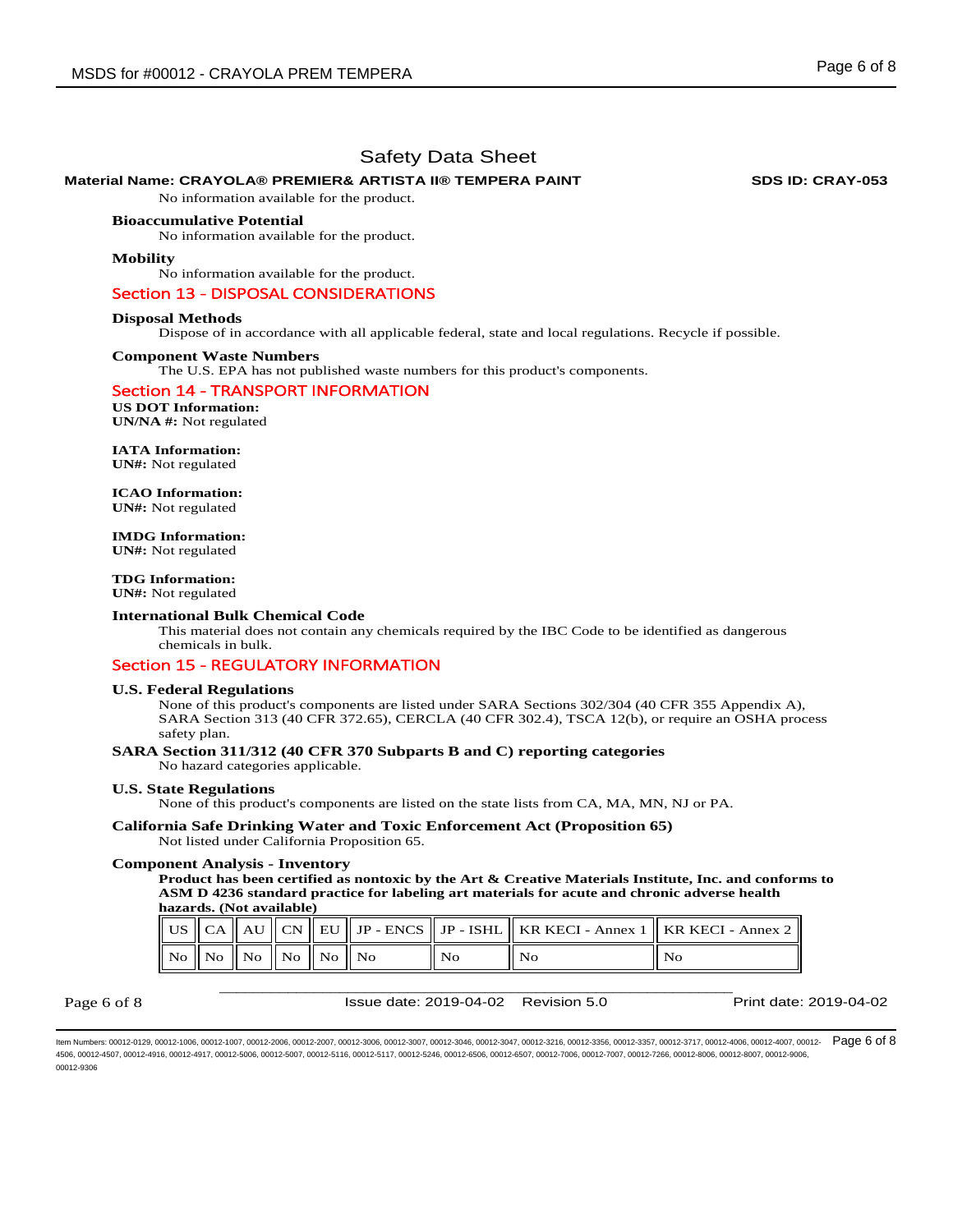## **Material Name: CRAYOLA® PREMIER& ARTISTA II® TEMPERA PAINT SDS ID: CRAY-053**

| KR - REACH CCA    MX    NZ    PH    TH-TECI    TW    VN (Draft) |                                             |  |                               |  |
|-----------------------------------------------------------------|---------------------------------------------|--|-------------------------------|--|
| ll No                                                           | $\vert$ No $\vert$ No $\vert$ No $\vert$ No |  | $\parallel$ No $\parallel$ No |  |

## Section 16 - OTHER INFORMATION

#### **NFPA Ratings**

Health: 1 Fire: 1 Instability: 0

Hazard Scale:  $0 =$  Minimal  $1 =$  Slight  $2 =$  Moderate  $3 =$  Serious  $4 =$  Severe

## **Summary of Changes**

09/13/2018 - Update to Section(s) 1.

**Preparation Date** 

February 19, 2016

## **Revision date**

09/13/2018

## **Key / Legend**

ACGIH - American Conference of Governmental Industrial Hygienists; ADR - European Road Transport; AU - Australia; BOD - Biochemical Oxygen Demand; C - Celsius; CA - Canada; CA/MA/MN/NJ/PA - California/Massachusetts/Minnesota/New Jersey/Pennsylvania\*; CAS - Chemical Abstracts Service; CERCLA - Comprehensive Environmental Response, Compensation, and Liability Act; CFR - Code of Federal Regulations (US); CLP - Classification, Labelling, and Packaging; CN - China; CPR - Controlled Products Regulations; DFG - Deutsche Forschungsgemeinschaft; DOT - Department of Transportation; DSD - Dangerous Substance Directive; DSL - Domestic Substances List; EC – European Commission; EEC - European Economic Community; EIN - European Inventory of (Existing Commercial Chemical Substances); EINECS - European Inventory of Existing Commercial Chemical Substances; ENCS - Japan Existing and New Chemical Substance Inventory; EPA - Environmental Protection Agency; EU - European Union; F - Fahrenheit; F - Background (for Venezuela Biological Exposure Indices); IARC - International Agency for Research on Cancer; IATA - International Air Transport Association; ICAO - International Civil Aviation Organization; IDL - Ingredient Disclosure List; IDLH - Immediately Dangerous to Life and Health; IMDG - International Maritime Dangerous Goods; ISHL - Japan Industrial Safety and Health Law; IUCLID - International Uniform Chemical Information Database; JP - Japan; Kow - Octanol/water partition coefficient; KR KECI Annex 1 - Korea Existing Chemicals Inventory (KECI) / Korea Existing Chemicals List (KECL); KR KECI Annex 2 - Korea Existing Chemicals Inventory (KECI) / Korea Existing Chemicals List (KECL) , KR - Korea; LD50/LC50 - Lethal Dose/ Lethal Concentration; LEL - Lower Explosive Limit; LLV - Level Limit Value; LOLI - List Of LIsts™ - ChemADVISOR's Regulatory Database; MAK - Maximum Concentration Value in the Workplace; MEL - Maximum Exposure Limits; MX – Mexico; Ne-Non-specific; NFPA - National Fire Protection Agency; NIOSH - National Institute for Occupational Safety and Health; NJTSR - New Jersey Trade Secret Registry; Nq - Non-quantitative; NSL – Non-Domestic Substance List (Canada); NTP - National Toxicology Program; NZ - New Zealand; OSHA - Occupational Safety and Health Administration; PEL- Permissible Exposure Limit; PH - Philippines; RCRA - Resource Conservation and Recovery Act; REACH- Registration, Evaluation, Authorisation, and restriction of Chemicals; RID - European Rail Transport; SARA - Superfund Amendments and Reauthorization Act; Sc - Semi-quantitative; STEL - Short-term Exposure Limit; TCCA – Korea Toxic Chemicals Control Act; TDG - Transportation of Dangerous Goods; TLV - Threshold Limit Value; TSCA - Toxic Substances Control Act; TW – Taiwan; TWA - Time Weighted Average; UEL - Upper Explosive Limit; UN/NA - United Nations /North American; US - United States; VLE - Exposure Limit Value (Mexico); VN (Draft) - Vietnam (Draft); WHMIS - Workplace Hazardous Materials Information System (Canada).

## **Other Information**

## **Disclaimer:**

Page 7 of 8

\_\_\_\_\_\_\_\_\_\_\_\_\_\_\_\_\_\_\_\_\_\_\_\_\_\_\_\_\_\_\_\_\_\_\_\_\_\_\_\_\_\_\_\_\_\_\_\_\_\_\_\_\_\_\_\_\_\_\_\_ Issue date: 2019-04-02 Revision 5.0 Print date: 2019-04-02

ltem Numbers: 00012-0129, 00012-1006, 00012-1007, 00012-2006, 00012-2007, 00012-3006, 00012-3007, 00012-3046, 00012-3047, 00012-3216, 00012-3356, 00012-3357, 00012-3717, 00012-4006, 00012-4007, 00012-  $\mathsf{Page\,7\,06}$ 4506, 00012-4507, 00012-4916, 00012-4917, 00012-5006, 00012-5007, 00012-5116, 00012-5117, 00012-5246, 00012-6506, 00012-6507, 00012-7006, 00012-7007, 00012-7266, 00012-8006, 00012-8007, 00012-9006, 00012-9306